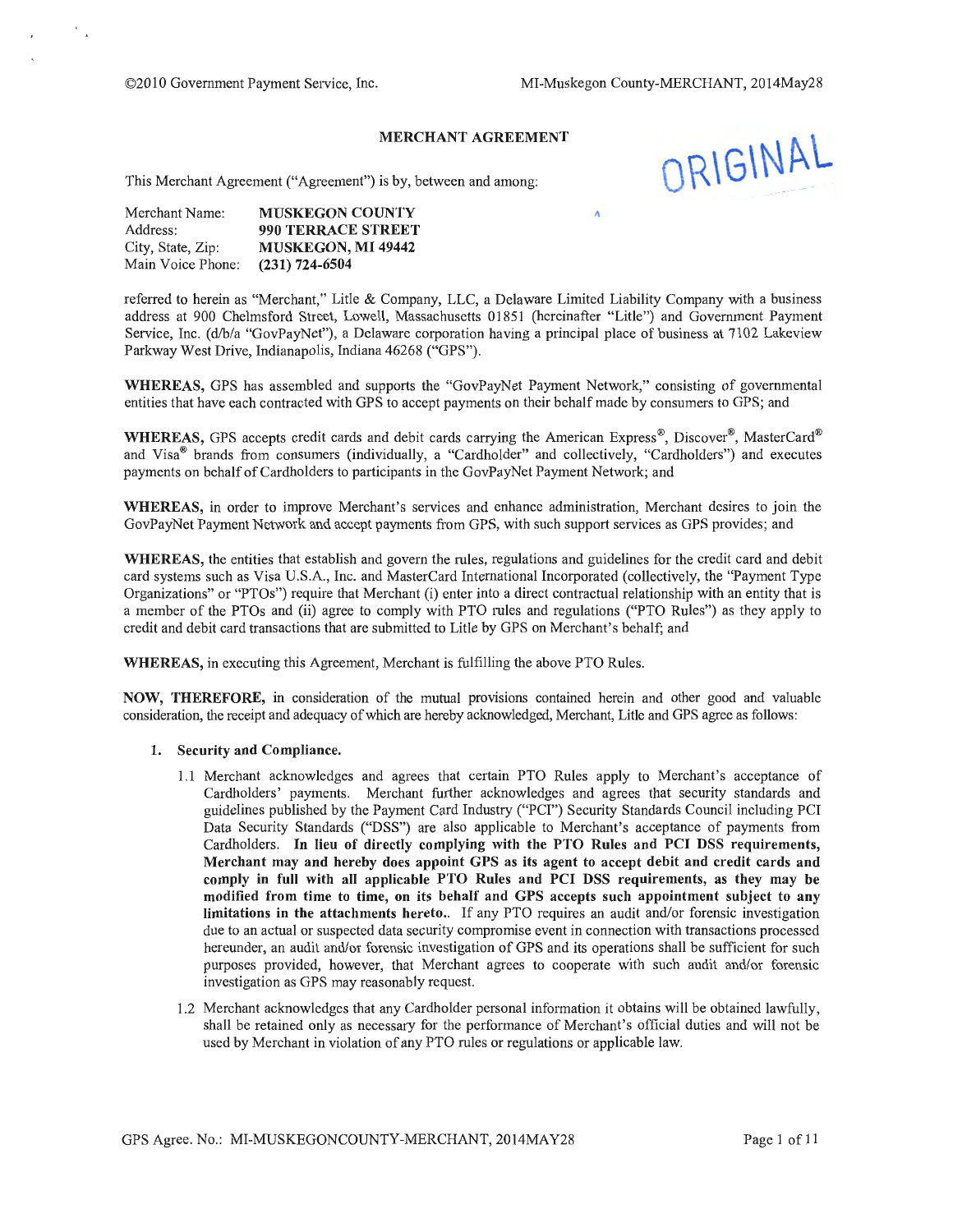# JAMIƏIA

 $\mathcal{F}_{\mathcal{F}}$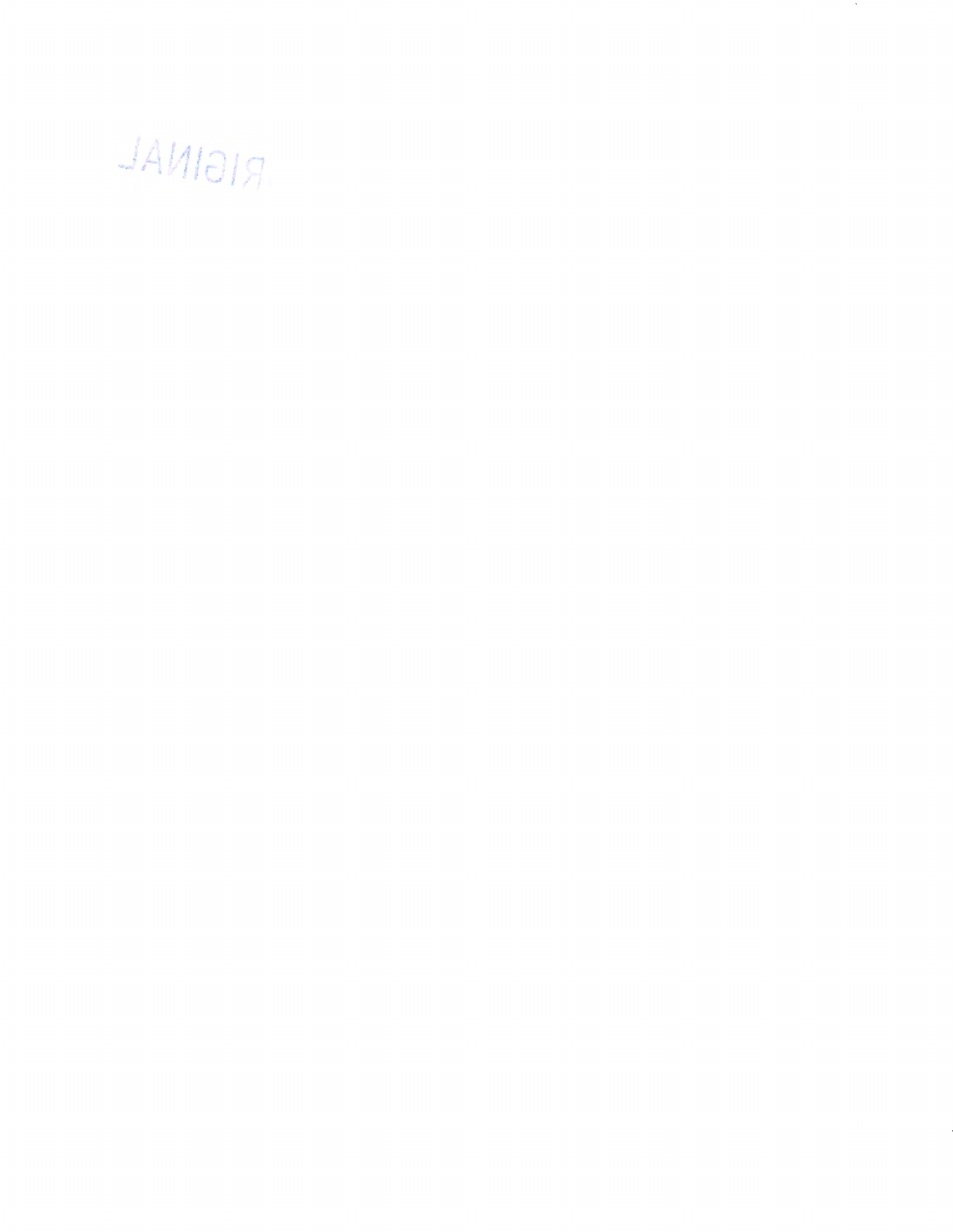- 1.3 If at any time Merchant or GPS believes that Cardholder information has been compromised, Merchant or GPS, as the case may be, must notify the other parties to this Agreement and GPS shall assist in providing notification to the Cardholder and all other proper parties.
- l .4 Merchant and GPS each additionally agrees to comply, at each party's expense, with all federal, state, and local laws and the requirements of regulatory agencies as they pertain to the respective parties' businesses and operations.

#### **2. GPS Obligations**

GPS will enable Cardholders to pay amounts owed to the Merchant by doing the following:

- 2.1 GPS shall obtain authorization to process a charge to the Cardholder's credit card account or debit such Cardholder's debit card account for purposes of funding payment(s) by such Cardholder to Merchant. Such charges or debits shall be subject to acceptance by the card issuer, PTO rules, and any other applicable laws or regulations.
- 2.2 GPS shall act on Merchant's behalf in accepting payments from consumers made by credit cards and debit cards for the purposes and at the service fees listed on each attachment designated in Section 11.9 of this Agreement. GPS may modify Cardholder fees at its sole option, providing Merchant with notice of such modification and a revised attachment reflecting modified fees prior to imposing a new fee structure. Service fees are non-refundable.
- 2.3 GPS shall transmit payment transactions on Merchant's behalf to Litle for further processing and shall further direct Litle to transfer Merchant's portion of all settling funds received from PTOs to Merchant as designated in the Funding Schedule attached hereto as designated in Section 11.9. GPS shall make payments to Merchant to satisfy consumer obligations to Merchant based on unique payment codes GPS establishes on its system for the routing of consumer funds to Merchant, such codes to be made available to consumers by Merchant or accessed by consumers through the GPS web site.
- 2.4 GPS shall be responsible for the safety and security of all Cardholder information (such as the customer's PTO account number, expiration date, and CVV2) in connection with the processing services provided under this Agreement.
- 2.5 GPS hereby accepts full responsibility for handling all reversals (i.e., chargebacks), representments, customer service to consumers, claims and any transaction disputes associated with consumers' use of cards to make payments to Merchant through GPS with such assistance from Merchant in claims and chargeback investigations as it may reasonably request of Merchant. Merchant shall retain secondary financial and operational responsibility for such chargebacks in the event GPS defaults on this obligation.
- 2.6 GPS shall not charge Merchant for GPS's basic services or to participate in the GovPayNet Payment Network. GPS reserves the right to charge Merchant for other services or equipment, such as custom software development, peripheral devices, and other services and support as the parties may agree upon from time to time.
- 2.7 GPS shall provide GovPayNet Payment Network administrative support to consumers and to Merchant through a toll-free telephone help line and the Internet.
- 2.8 GPS shall provide Merchant with participation procedures, toll-free telephone numbers, web addresses, and promotional and instructional materials to market and explain the GovPayNet Payment Network to consumers, and shall train Merchant staff on how to access and use, and how to assist consumers to access and use, the GovPayNet Payment Network.
- 2.9 GPS shall be responsible for all federal, state, and local taxes that may be imposed upon its services.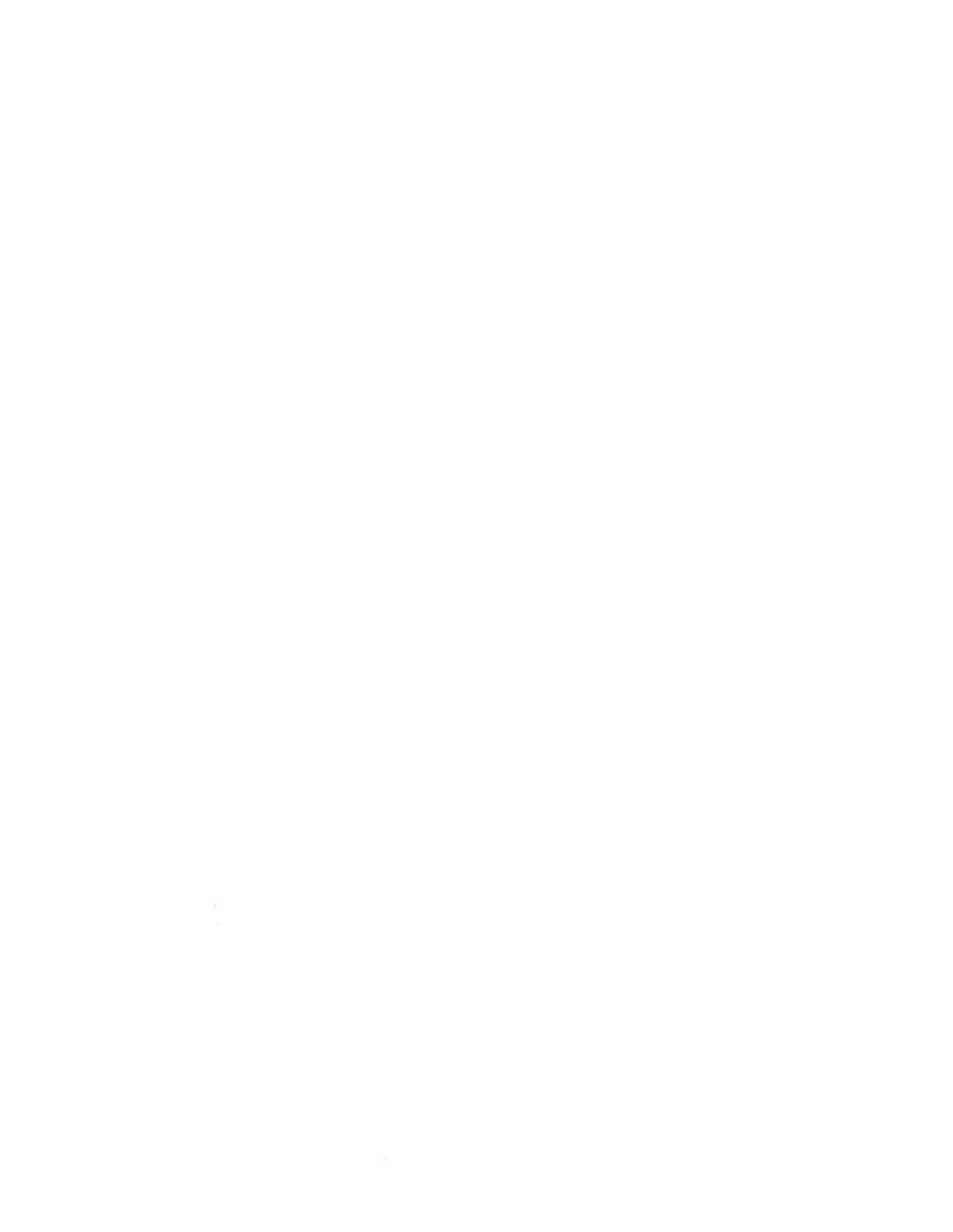#### **3. Merchant Obligations**

Merchant's continued participation in the GovPayNet Payment Network is conditioned upon the following:

- 3.1 Merchant understands and agrees that its cooperation in promoting use of the GovPayNet Payment Network is a significant consideration for Merchant and GPS entering into this Agreement. Merchant shall therefore (i) ensure that the appropriate employees participate in any GPS training or refresher training on the use and promotion of the GovPayNet Payment Network and its associated services, (ii) keep available for reference any user manuals and instructional materials GPS provides to Merchant, (iii) display logos, signage, literature, and other promotional and instructional materials that GPS provides and otherwise inform, encourage and assist consumers to use GPS for their payments to Merchant, and (iv) cooperate with all reasonable GPS requests to encourage greater use by consumers of the GovPayNet Payment Network. All marketing and promotion of the GovPayNet Payment Network by Merchant shall conform to guidelines provided by GPS from time to time.
- 3.2 Merchant shall provide telecommunication capabilities, such as telephone, facsimile, and Internet connections to enable consumers to access GPS from Merchant locations and enable GPS to communicate with Merchant.
- 3.3 Merchant shall be responsible for establishing and maintaining secure access at its locations to the GPS administrative system, including user identification, passwords and precautions for accessing all confidential information. GPS shall be entitled to rely on any communications or instructions initiated with Merchant's user identification, passwords or other security and identity tokens or devices.
- 3.4 Merchant shall designate a primary contact and a secondary contact for GPS to communicate with on operational, technical, and administrative issues.
- 3.5 Merchant shall cooperate with GPS in the event of an overpayment to refund to GPS funds that GPS can demonstrate exceed consumer liabilities to Merchant.
- 3.6 Merchant shall provide GPS with prompt written notice of any change in the information Merchant provides to GPS necessary for Merchant's participation in the GovPayNet Payment Network, including but not limited to any change in its bank routing and account numbers.
- 3.7 In the event Merchant receives a payment from GPS that appears to have been obtained through the commission of civil or criminal fraud, Merchant shall cooperate in any resulting investigation and agrees that any sums recovered as a result of such investigation shall be applied, first, to compensate GPS fully for losses suffered as a result of the fraud.
- 3.8 Merchant shall raise any claimed transaction or settlement errors with GPS within 12 months of the date of Merchant's receipt of the GPS report on which the claimed error appeared and shall otherwise follow the GovPayNet Payment Network participation procedures that GPS provides to Merchant, as such procedures may be updated from time to time.

#### **4. Term and Termination**

- 4.1 This Agreement shall become effective upon the date it has been executed by Merchant and GPS, then accepted and executed by Litle and shall continue for one year, automatically renewing for additional one year periods. Notwithstanding the foregoing, this Agreement shall terminate if and when Litle ceases to provide processing services to GPS or if terminated earlier as provided herein.
- 4.2 Merchant may terminate this Agreement upon 30 days' written notice to GPS and GPS shall promptly inform Litle of such termination. If at any time Merchant wishes to terminate the services of GPS but continue to process transactions under this Agreement through Litle, Merchant shall immediately upon GPS 's cessation of services become directly responsible for complying with all duties hereunder Merchant had formerly assigned to GPS.
- 4.3 GPS may terminate this Agreement (a) upon 30 days written notice prior to its annual expiration date, (b) upon 30 days written notice if Merchant fails to comply with GPS procedures for participating in the GovPayNet Payment Network or (c) immediately if Merchant fails to comply with any other term of this Agreement.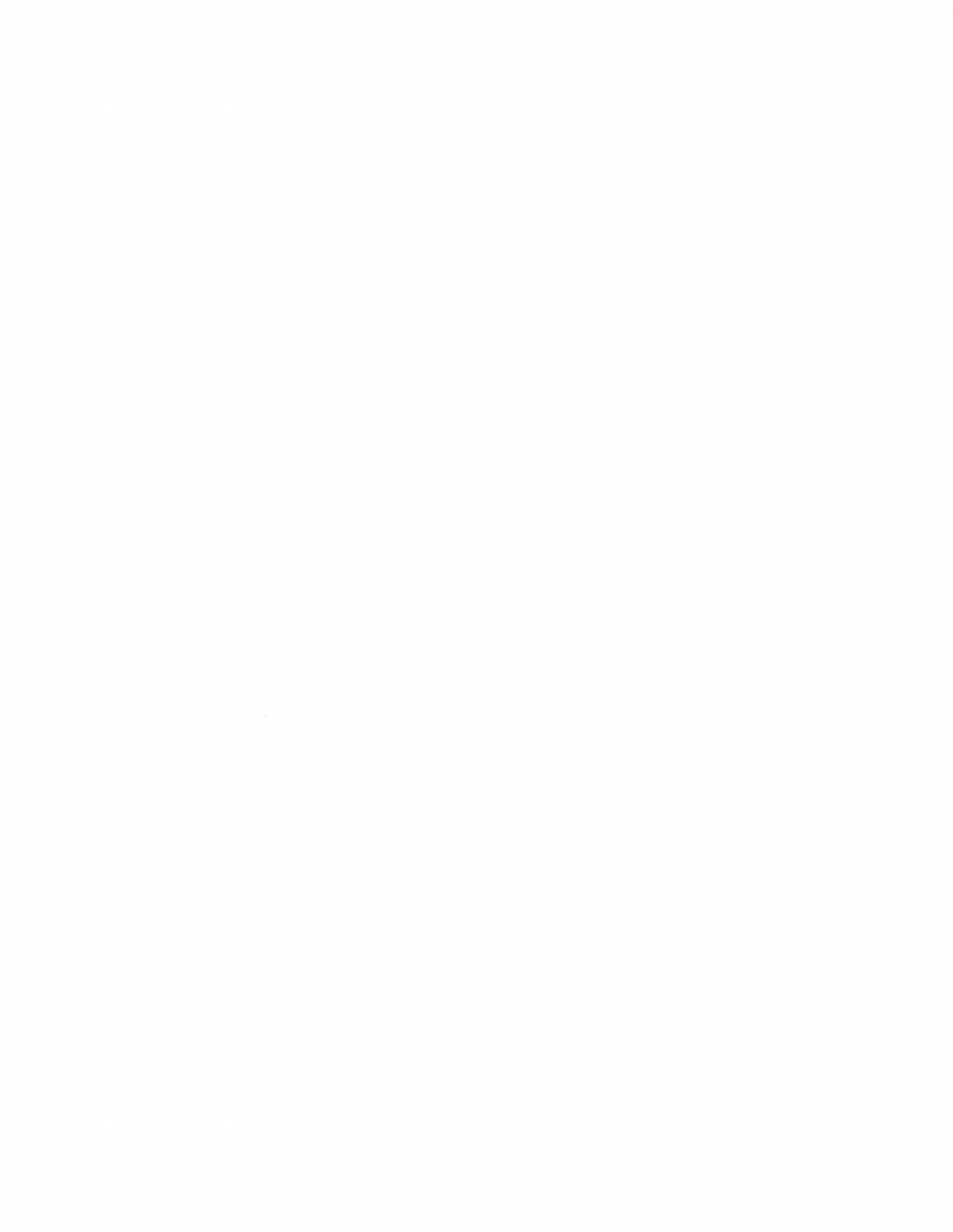#### **5. GPS and Litle Representations and Warranties**

Each of Litle and GPS represents and warrants as follows:

- 5.1 This Agreement is valid, binding, and enforceable against the warranting party in accordance with its terms. Each party has full power and authority to execute and deliver this Agreement and perform its obligations hereunder.
- 5.2 The employees, agents and subcontractors of Litle and GPS shall possess the education, knowledge and experience necessary to qualify them individually for the particular duties they perform.
- 5.3 During the perfonnance of this Agreement, each of Litle and GPS shall provide services in a nondiscriminatory manner and shall not deny services or employment on the basis of race, creed, color, national origin, sex, age, disability, sexual orientation, military status, marital status or any other legally protected class.

#### **6. Merchant Representations and Warranties**

Merchant has taken all administrative, legal and regulatory measures necessary for it to enter into this Agreement and this Agreement is valid, binding, and enforceable against Merchant in accordance with its terms.

#### **7. Notices**

All notices permitted or required by this Agreement shall be in writing and shall be given to the respective parties in person, by first class mail or by facsimile (with a hard copy following) addressed to:

| Merchant:                         | GPS:                                 |
|-----------------------------------|--------------------------------------|
| Heath Kaplan, Finance Director    | <b>Client Services Department</b>    |
| Muskegon County                   | Government Payment Service, Inc.     |
| 990 Terrace Street                | 7102 Lakeview Parkway West Drive     |
| Muskegon, MI 49442                | Indianapolis, Indiana 46268          |
| Phone: (231) 724-6397             | Phone: (866) 564-0169                |
| Email: kaplanhe@co.muskegon.mi.us | Email: accountservices@govpaynet.com |

or to such other person or place that the parties may from time to time designate. Notices and consents under this section shall be deemed to be received, if sent by mail or courier, five days following their deposit in the U.S. Mail or with such courier and, if sent by facsimile, when such facsimile is transmitted to the number provided in this section and sender receives a confirmation of such facsimile.

#### **8. Disclaimers and Limitation of Liability**

- 8.1 The sole purpose of this Agreement is to enable Merchant to participate in the GovPayNet Payment Network. Merchant understands and agrees that GPS takes no responsibility that amounts GPS transmits in payment to Merchant will fully satisfy any consumer's obligation to Merchant, and that GPS does not guarantee any particular outcome or result with respect to any consumer other than the delivery of such consumer's payment to Merchant.
- 8.2 GPS shall provide all services hereunder to Merchant as an independent contractor. Nothing contained herein shall be deemed to create any association, partnership, joint venture, or relationship of master and servant or employer and employee between the parties or to provide either party with the right, power, or authority, expressed or implied, to create any such duty or obligation on behalf of the other party.
- 8.3 GPS shall be liable for losses or damages to Merchant to the extent provided herein only if they are caused directly by the gross negligence or willful misconduct of GPS.
- 8.4 Merchant bears all responsibility for administrative and official actions taken by Merchant. GPS accepts no liability whatsoever for Merchant actions taken based on payment information provided by GPS even if such information proves to be incorrect.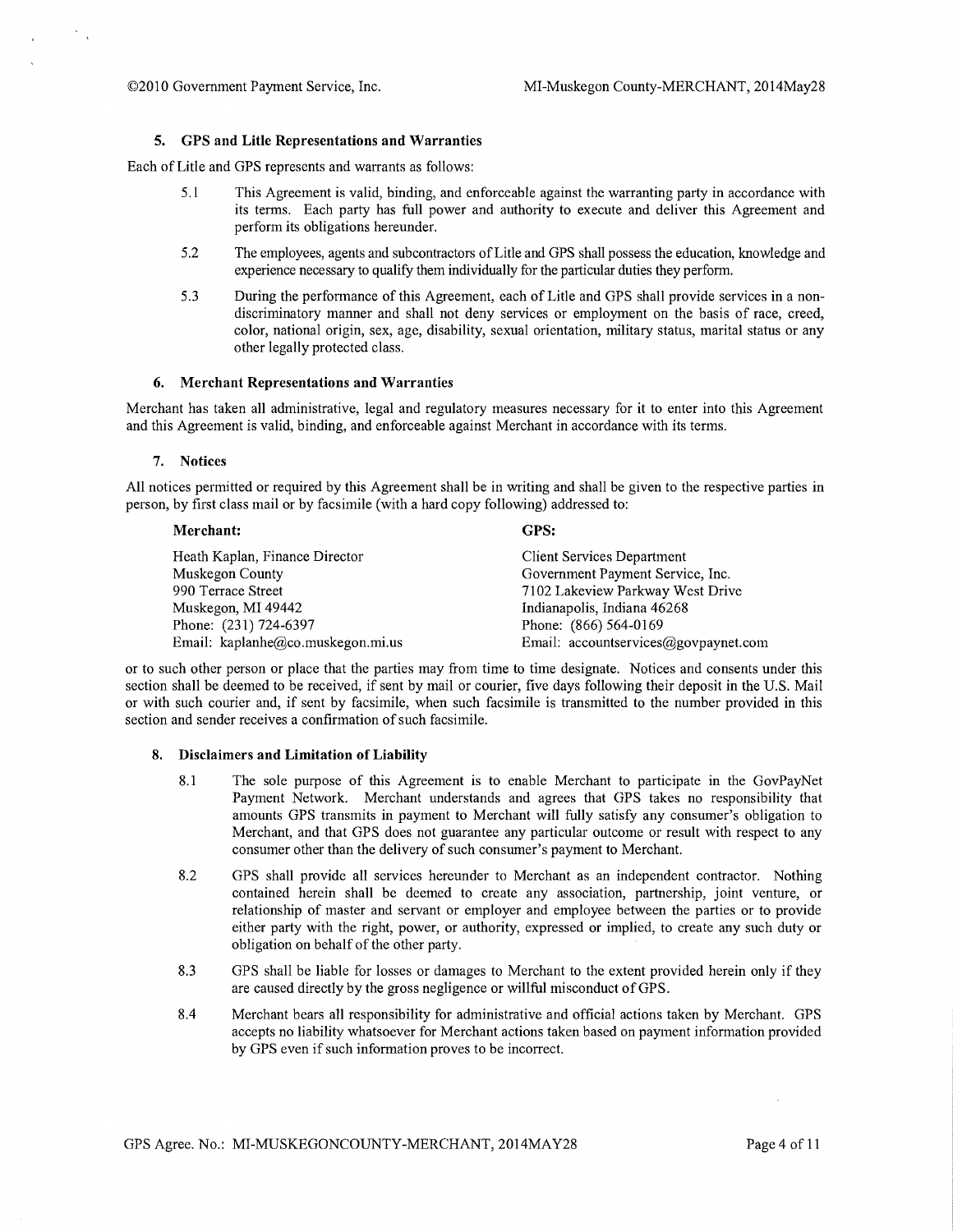$\label{eq:2.1} \mathcal{A} = \mathcal{A} \mathcal{A}$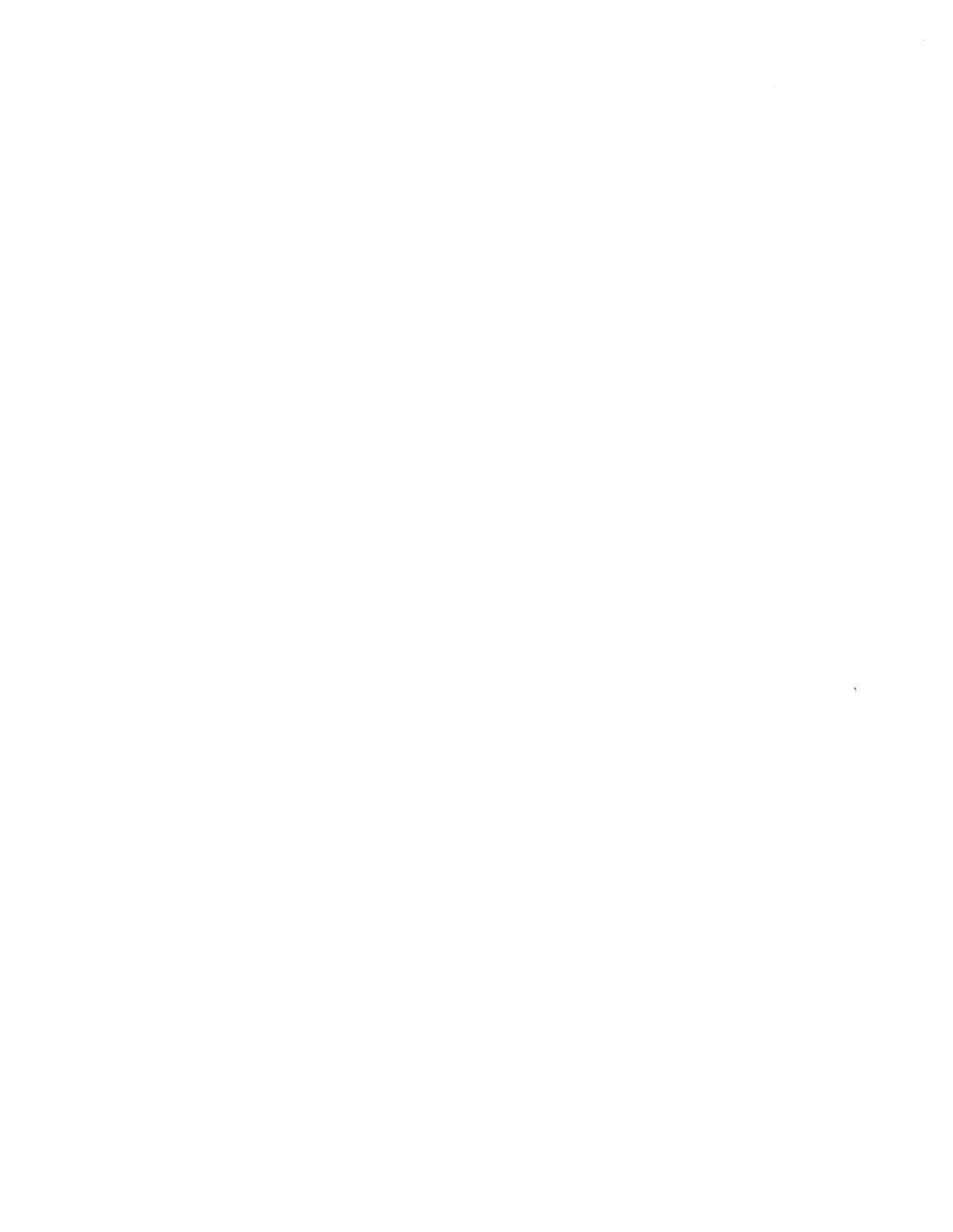8.5 **THIS IS A CONTRACT FOR SERVICES. GPS LIABILITY TO MERCHANT IS LIMITED TO MAKING PAYMENTS TO MERCHANT IN THE AMOUNTS THAT GPS HAS INFORMED MERCHANT HAVE BEEN AUTHORIZED. THE GOVPAYNET PAYMENT NETWORK, ANY INCIDENTAL GOODS AND RELATED SERVICES ARE PROVIDED ON AN AS-IS, AS-AVAILABLE BASIS. GPS MAKES NO WARRANTIES THAT GPS SERVICES WILL BE ERROR FREE OR UNINTERRUPTED AND DISCLAIMS ALL OTHER REPRESENTATIONS OR WARRANTIES, EXPRESS OR IMPLIED, INCLUDING WITHOUT LIMITATION ANY WARRANTIES REGARDING QUALITY, SUITABILITY, MERCHANTABILITY, OR FITNESS FOR A PARTICULAR PURPOSE. NEITHER MERCHANT NOR GPS SHALL BE LIABLE FOR LOST REVENUES, PROFITS, INTEREST, GOOD WILL, OR ANY INDIRECT, INCIDENTAL, PUNITIVE, OR CONSEQUENTIAL DAMAGES SUFFERED OR INCURRED BY THE OTHER PARTY IN CONNECTION WITH OR ARISING FROM SERVICES PERFORMED UNDER THIS AGREEMENT. LITLE'S FUNCTION IS TO ACCEPT**  AND PROCESS MERCHANT'S TRANSACTIONS FROM GPS. LITLE SHALL HAVE **NO LIABILITY TO MERCHANT WHATSOEVER HEREUNDER.** 

#### **9. Publicity**

Neither Litle nor GPS shall issue any press release or make any statement to the media with respect to this Agreement or the services provided hereunder without the prior written consent of Merchant.

#### **10. Intellectual Property**

Merchant acknowledges and shall not challenge GPS' ownership of GPS trademarks, service marks, trade names or other intellectual property ("GPS Intellectual Property"), that any Merchant use ofGPS Intellectual Property shall be in accordance with GPS instructions and subject to the control, direction and approval of GPS, that any rights arising out of such use shall inure solely to the benefit of GPS, and that Merchant shall have no ownership or other interest in GPS Intellectual Property.

#### **11. Miscellaneous Terms and Conditions**

- 11.1 Third-Party Beneficiaries. There are no third-party beneficiaries to this Agreement.
- 11.2 Assignment. This Agreement may not be assigned, in whole or in part, by either party hereto without prior written consent of the other party, which consent shall not be unreasonably withheld.
- 11.3 Force Majeure. Either party is excused from performance and shall not be liable for any delay in performance or non-performance, in whole or in part, caused by the occurrence of any contingency beyond the control of the parties including, but not limited to, work stoppages, fires, civil disobedience, riots, rebellions, terrorism, loss of power or telecommunications, flood, storm, Acts of God and similar occurrences.
- 11.4 Governing Law. All matters of contractual interpretation shall be governed by the internal laws of the State of Indiana.
- 11.5 No Waiver. A waiver of any portion of this Agreement shall not be deemed a waiver or renunciation of other portions.
- 11.6 Survival. Rights and obligations under this Agreement which by their nature should survive will remain in effect after termination or expiration hereof.
- 11.7 Severability. In the event that any provision of this Agreement is adjudicated by any court of competent jurisdiction to be invalid, illegal, void, or unenforceable, all other provisions of this Agreement shall nevertheless remain in full force and effect.
- 11.8 Counterpatis. This Agreement may be executed simultaneously in multiple counterparts, each of which is deemed an original, but all of which taken together constitute one and the same instrument.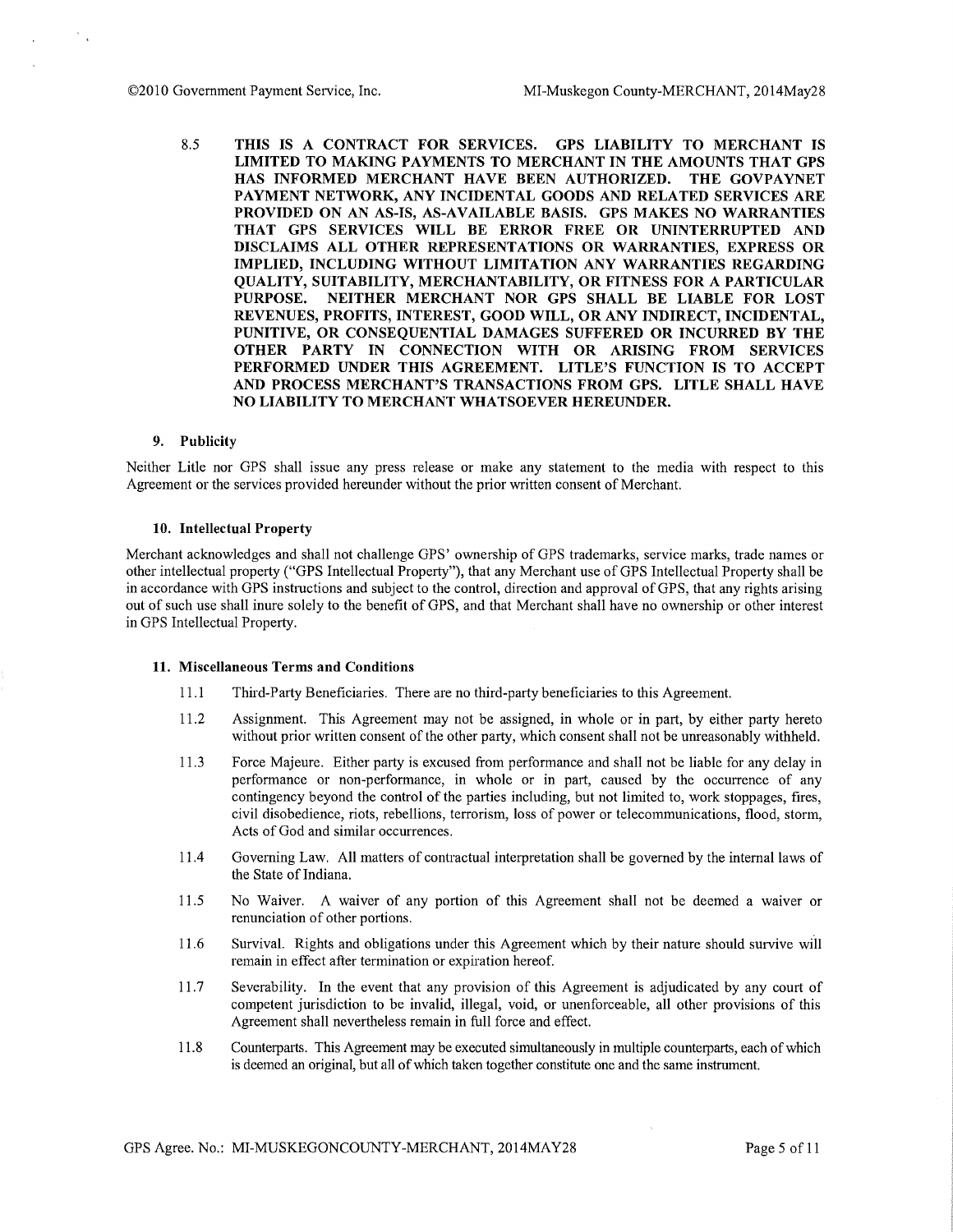$\label{eq:2.1} \frac{1}{2} \sum_{i=1}^n \frac{1}{2} \sum_{j=1}^n \frac{1}{2} \sum_{j=1}^n \frac{1}{2} \sum_{j=1}^n \frac{1}{2} \sum_{j=1}^n \frac{1}{2} \sum_{j=1}^n \frac{1}{2} \sum_{j=1}^n \frac{1}{2} \sum_{j=1}^n \frac{1}{2} \sum_{j=1}^n \frac{1}{2} \sum_{j=1}^n \frac{1}{2} \sum_{j=1}^n \frac{1}{2} \sum_{j=1}^n \frac{1}{2} \sum_{j=1}^n \frac{$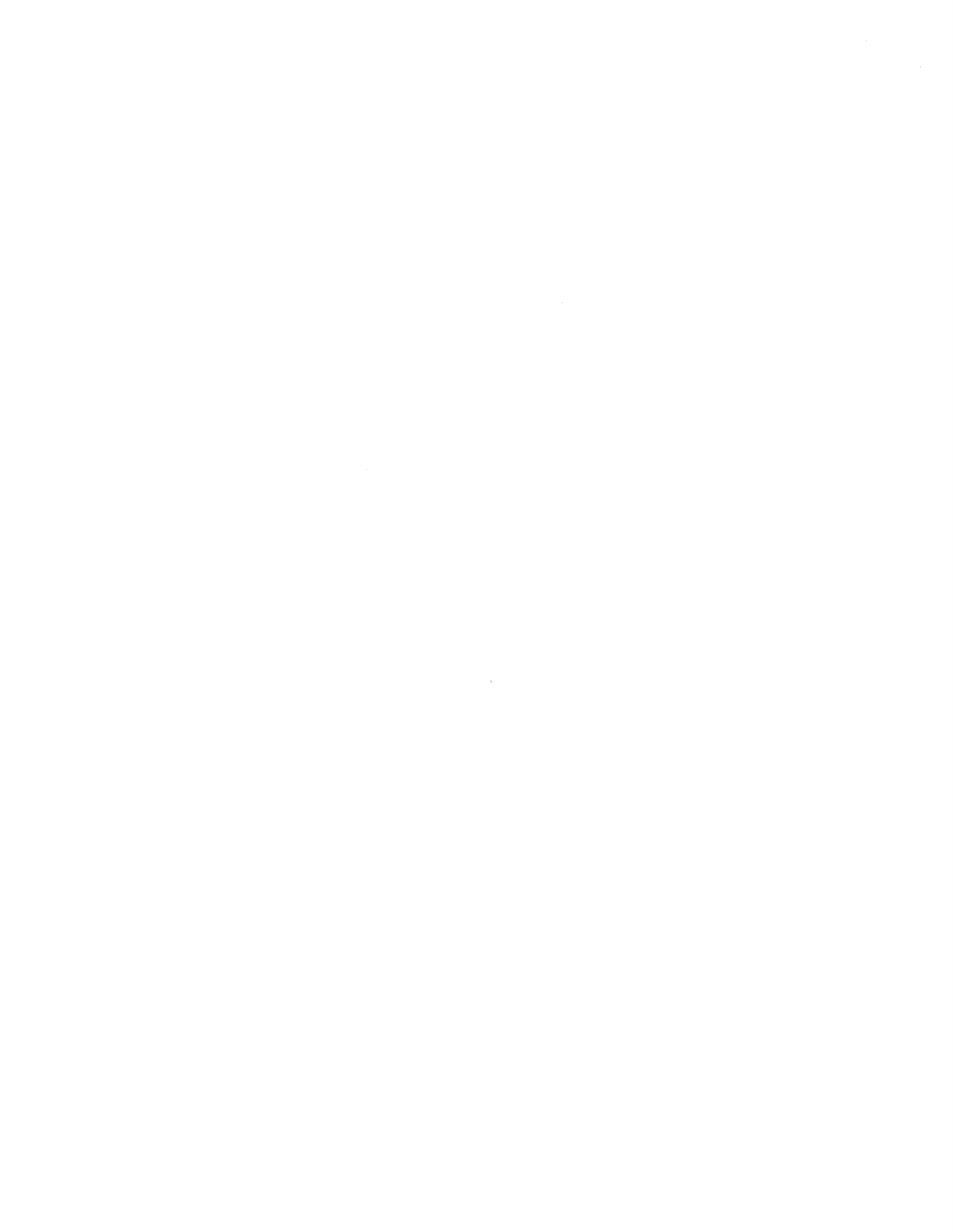#### ©2010 Government Payment Service, Inc.

11.9 Complete Agreement. This Agreement, together with its attachments, is the entire agreement between and expresses the complete understanding of the parties, superseding all prior or contemporaneous agreements, with regard to the subject matter herein and may not be altered, amended or modified except in a writing incorporated hereto, and signed by the parties, provided, however, that GPS may revise the terms of this Agreement if required to comply with PTO rules, law or regulation and GPS provides notice to Merchant of such change. The following are attachments to this Agreement:

Attachment A  $\boxtimes$  Attachment B  $\boxtimes$ Attachment C ⊠ Attachment D ⊠ Attachment E D

IN WITNESS WHEREOF, the parties hereto have executed this Agreement by their duly authorized representatives or agents as of the date written below.

**MUSKEGON COUNTY** 

me Signature

BomicHamnesley Kenneth D. Mahoney County Administrator County Board Chair

Date:

**GOVERNMENT PAYMENT SERVICE, INC.** 

Signature

Mark E. MacKenzie **Chief Executive Officer** 

Date:

**ACCEPTED: LITLE & COMPANY, LLC** 

Who

Signature

Chief Crunsel / Iman brathan Name & Title

Date:  $7 - 11 - 3014$ 

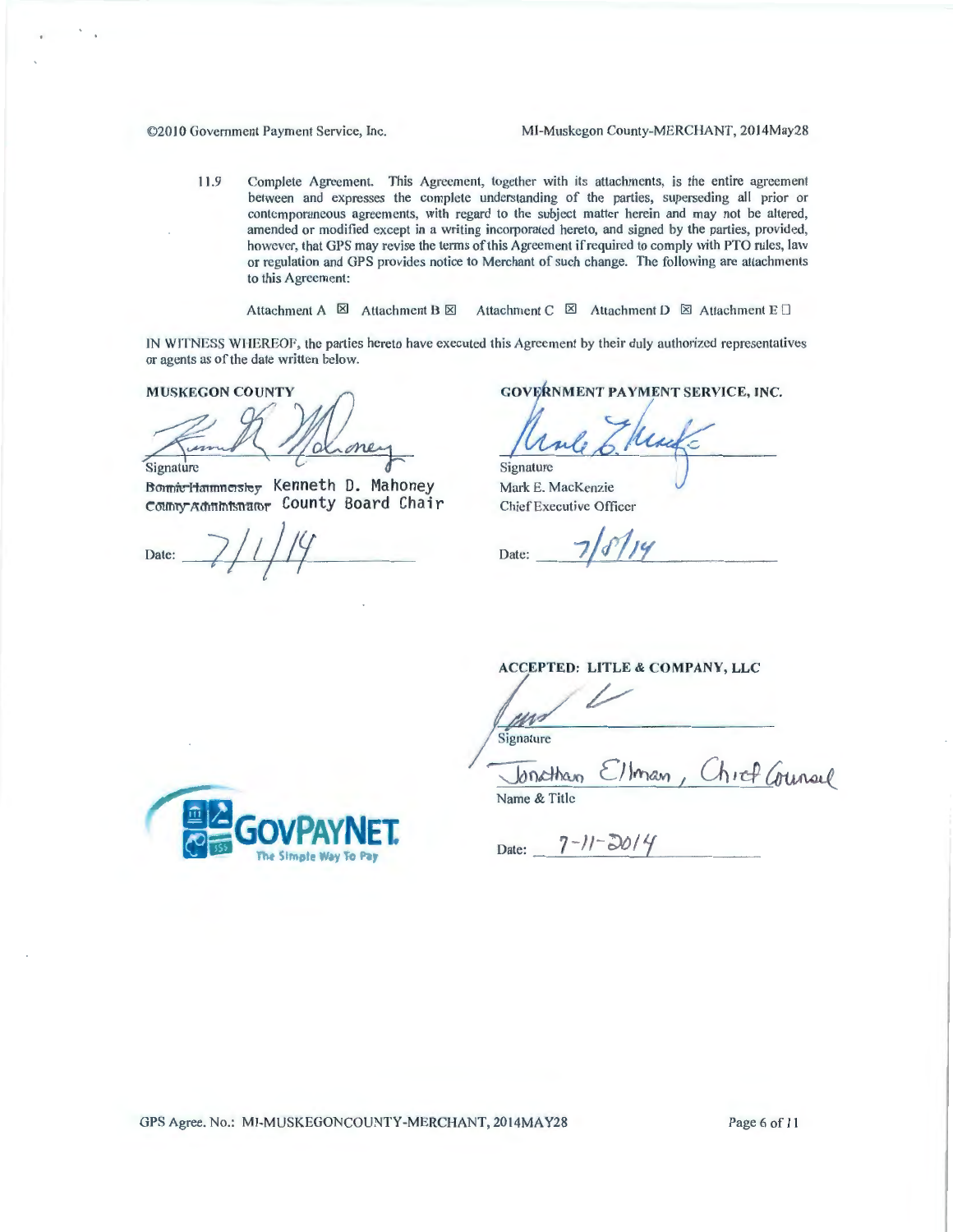$\label{eq:2.1} \frac{1}{\sqrt{2}}\int_{0}^{\infty}\frac{1}{\sqrt{2\pi}}\left(\frac{1}{\sqrt{2\pi}}\right)^{2\alpha} \frac{1}{\sqrt{2\pi}}\int_{0}^{\infty}\frac{1}{\sqrt{2\pi}}\left(\frac{1}{\sqrt{2\pi}}\right)^{\alpha} \frac{1}{\sqrt{2\pi}}\frac{1}{\sqrt{2\pi}}\int_{0}^{\infty}\frac{1}{\sqrt{2\pi}}\frac{1}{\sqrt{2\pi}}\frac{1}{\sqrt{2\pi}}\frac{1}{\sqrt{2\pi}}\frac{1}{\sqrt{2\pi}}\frac{1}{\sqrt{2\pi}}$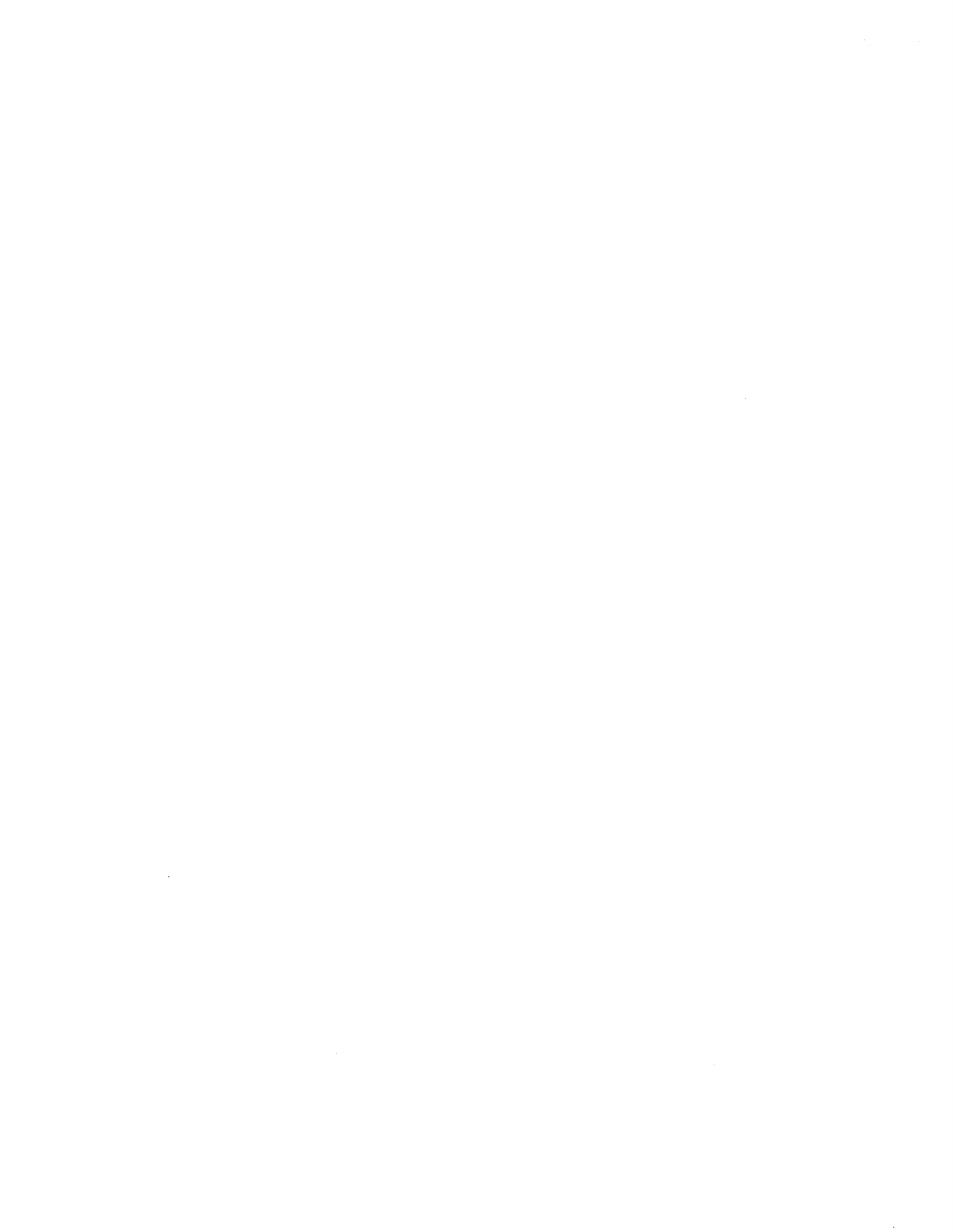# ATTACHMENT "A" -SERVICES

#### GPS Agree. No.: MI-MUSKEGONCOUNTY-MERCHANT, 2014MAY28

| Merchant has elected the following options in accordance with the terms of services in the Agreement: |                        |  |
|-------------------------------------------------------------------------------------------------------|------------------------|--|
| X GovPayNet Basic                                                                                     | X GovPayNet Gov\$wipe® |  |
| <b>GovPayNet Connect</b>                                                                              | X Visa Tax Program     |  |
|                                                                                                       |                        |  |

#### General Service Terms

Merchant is responsible for advising GPS as to the types of payments GPS is authorized to accept on Merchant's behalf (per the service fees stated in any Attachment to this Agreement). Merchant may at any time (i) authorize GPS to accept additional types of payments within the scope of the applicable service fees; (ii) cancel the processing through GPS of any types of payments; (iii) modify the options selected above; (iv) modify the account(s) to which GPS shall direct payments to Merchant, or (v) add other agencies, departments or sub-agencies ("Affiliated Agencies") to, or delete Affiliated Agencies from Merchant's use of any GPS services and equipment by specifying all such changes to GPS in writing (via letter, email, or facsimile). Any such changes will be subject to GPS acceptance and confirmation in writing and will require reasonable lead time to implement.

Merchant warrants that all service and equipment selections Merchant makes and the extension or termination of services with respect to Affiliated Agencies shall be in compliance with the laws and regulations applicable to Merchant's organization.

#### GovPayNet Basic

GovPayNet Basic is designed to be available 24 hours a day, 7 days a week, 365 days a year. GPS will provide Merchant with access, at Merchant's option, to "ProviewEXP," a secure website for transaction administration and review, report generation, and analysis. GPS will make available a reconciliation report to Merchant each day for all transactions completed the previous day. This report will also include any open transactions not previously approved.

Transactions may be completed by:

- Internet, using the www.govpaynow.com web site, or
- Telephone, accessing a Customer Service Representative ("CSR"), including bilingual (English and Spanish) CSRs, supported by a language line for additional translation services.

If Merchant has elected not to use CSR services, the service fees GPS provides to Merchant reflecting CSR support shall not apply.

GPS will forward electronically to Merchant's designated account(s) the funds for all approved transactions within two business days after transaction authorization, or will remit funds by check if Merchant so requests in writing.

#### GovPayNet Connect

GovPayNet Connect includes the same services as GovPayNet Basic, but provided in an integrated mode. For Merchants that select GovPayNet Connect, GPS establishes an electronic data interface with Merchant's internal accounting, cashiering, and other management systems to exchange encrypted data. The interface is based on specifications Merchant and GPS mutually develop. A Merchant using GovPayNet Connect may receive information from cardholders that is subject to Payment Card Industry Data Security Standards ("PCI DSS"). GPS ACCEPTS NO RESPONSIBILITY FOR SECURITY OR PCI DSS COMPLIANCE WITH RESPECT TO CARDHOLDER INFORMATION THAT RESIDES ON SYSTEMS OTHER THAN THOSE CONTROLLED BY GPS.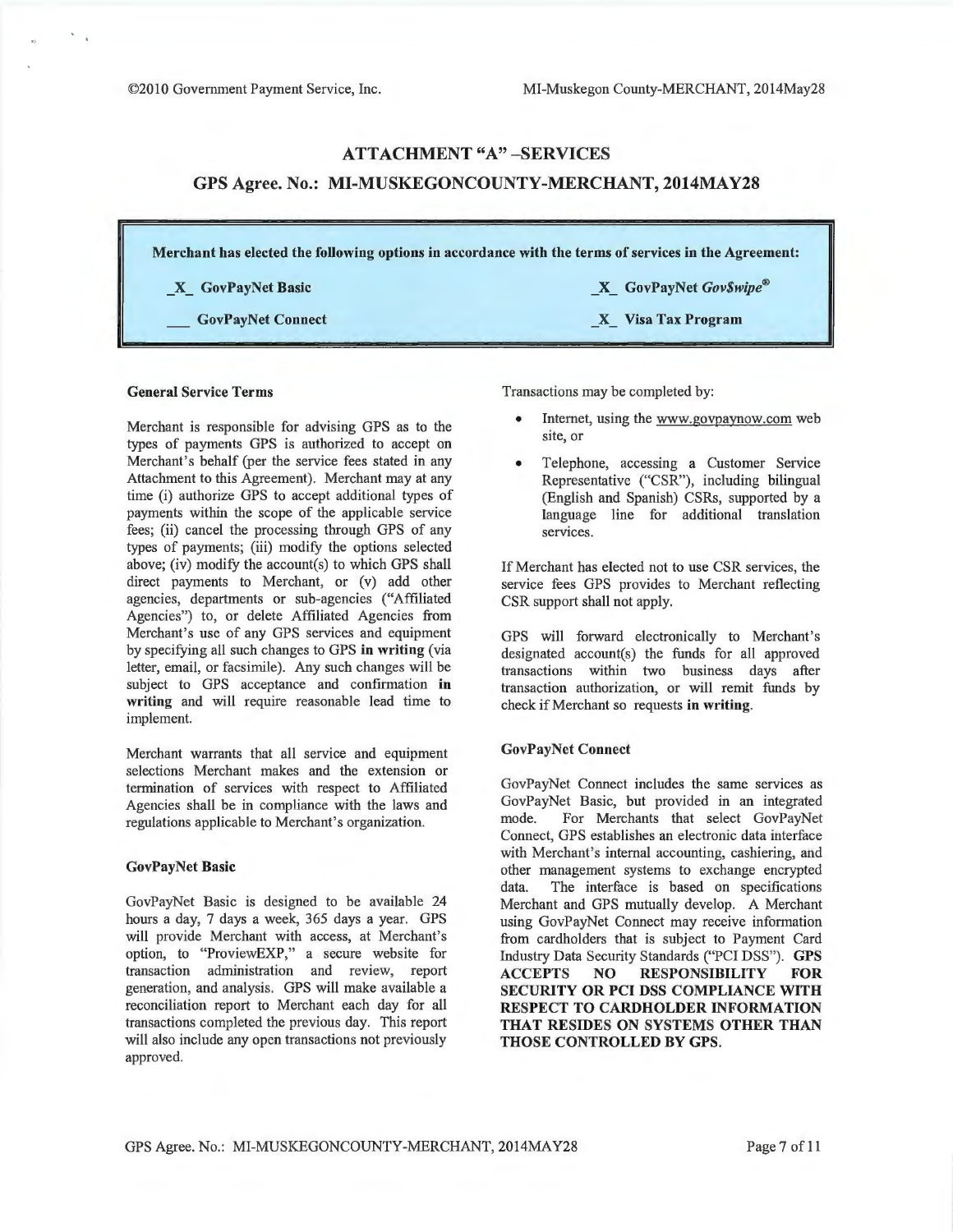$\label{eq:2.1} \frac{1}{\sqrt{2}}\int_{0}^{\infty}\frac{1}{\sqrt{2\pi}}\left(\frac{1}{\sqrt{2\pi}}\right)^{2\alpha} \frac{1}{\sqrt{2\pi}}\int_{0}^{\infty}\frac{1}{\sqrt{2\pi}}\left(\frac{1}{\sqrt{2\pi}}\right)^{\alpha} \frac{1}{\sqrt{2\pi}}\frac{1}{\sqrt{2\pi}}\int_{0}^{\infty}\frac{1}{\sqrt{2\pi}}\frac{1}{\sqrt{2\pi}}\frac{1}{\sqrt{2\pi}}\frac{1}{\sqrt{2\pi}}\frac{1}{\sqrt{2\pi}}\frac{1}{\sqrt{2\pi}}$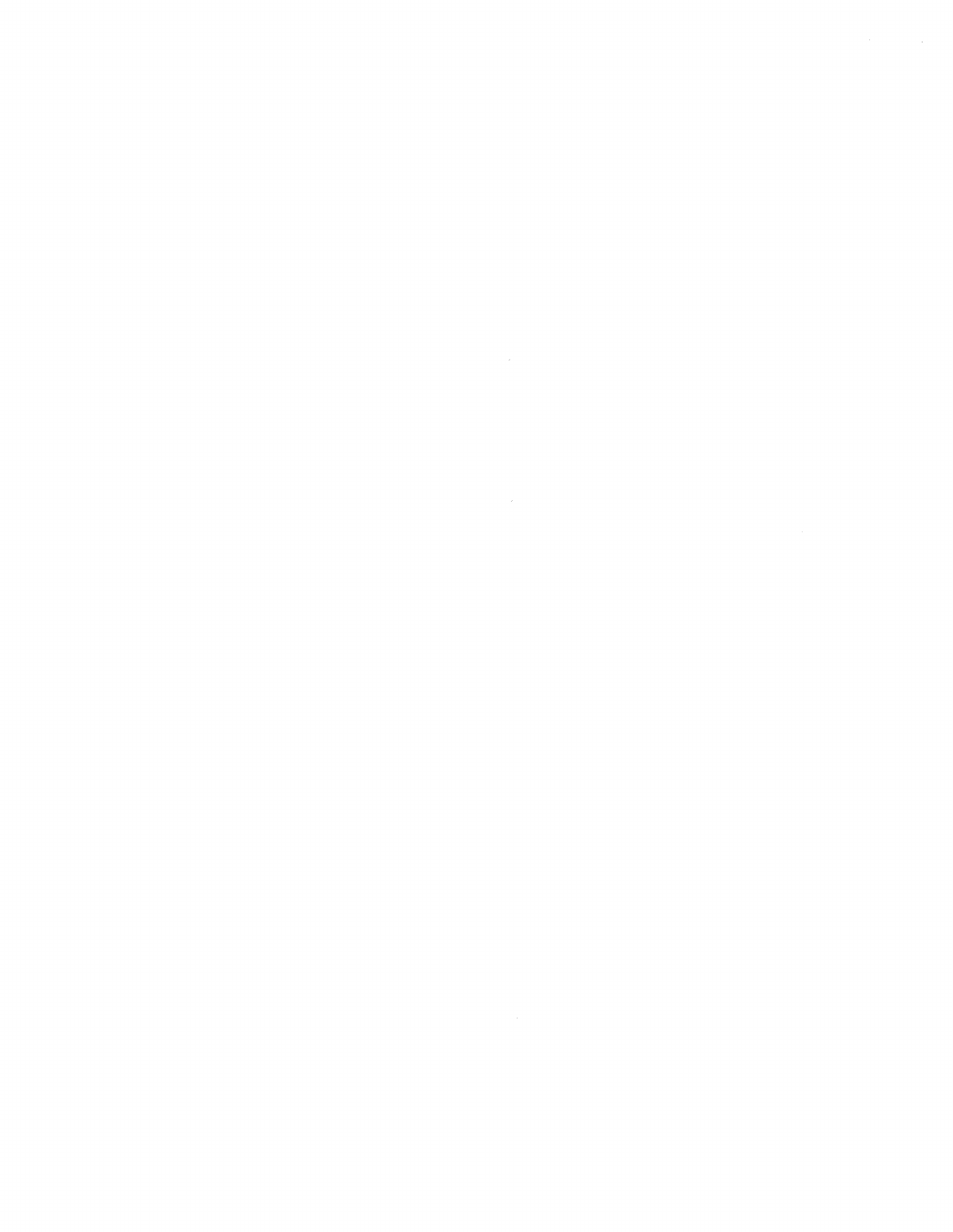#### **GovPayNet** *Gov\$wipe*

*Gov\$wipe* may be used for all payment types. GPS will provide Merchant with card readers and peripheral equipment (cables, etc.), which are and will remain the property of GPS. Merchant understands that GPS card readers are embedded with proprietary technology ("Firmware"). GPS grants Merchant a license to use such card readers and Firmware for the duration of the Agreement.

Merchant's use of card readers and Firmware shall be limited to the purposes of this Agreement. Acceptance and use of card readers does not convey to Merchant any title, patent, copyright or other proprietary right in or to the Firmware. At all times, GPS or its suppliers retain all rights to the Fitmware, including but not limited to updates, enhancements, and additions. Merchant shall not attempt to access or disclose the Fitmware to any party, or transfer, copy, license, sublicense, modify, translate, reverse engineer, decompile, disassemble, tamper with, or create any derivative work based on the Fitmware.

Merchant will use reasonable care to protect card readers from loss, theft, damage or any legal encumbrance. GPS shall provide card readers and installation instructions at service implementation and when providing any replacement or additional card readers, by shipment to a location Merchant designates. Or, at GPS's option, Merchant will allow GPS and its designated representatives reasonable access to Merchant's premises for training purposes and device installation, repair, removal, modification, upgrades, and relocation. GPS is solely responsible for the maintenance of any card readers and shall supply Merchant with replacement card readers on Merchant's request and as GPS deems appropriate. Upon termination of the Agreement, GPS may require Merchant to return card readers to GPS, at GPS 's expense and by such method as GPS specifies.

Merchant may increase or decrease the number of card readers deployed upon request **in writing** to and accepted **in writing** by GPS. GPS shall communicate any shipping and handling procedures and costs to Merchant prior to taking any requested action.

Card readers are designed to communicate cardholder data to GPS through Merchant's computing equipment to which they are cable-attached via USB port. Internet access to GPS is required for *Gov\$wipe* transaction processing and is enabled solely by Merchant's computers and networks. Merchant is responsible to use standard safeguards and practices to keep its computers and networks secure and free from malicious software or hardware. GPS shall not be held liable to Merchant for exposure of Merchant's computers or networks to malicious software or hardware of any kind.

#### **Visa Tax Program**

If Merchant elects to participate in the Visa Tax Program, GPS shall submit Merchant as an emollee in the program. Program participation is subject to Visa's approval, verifications and related processes.

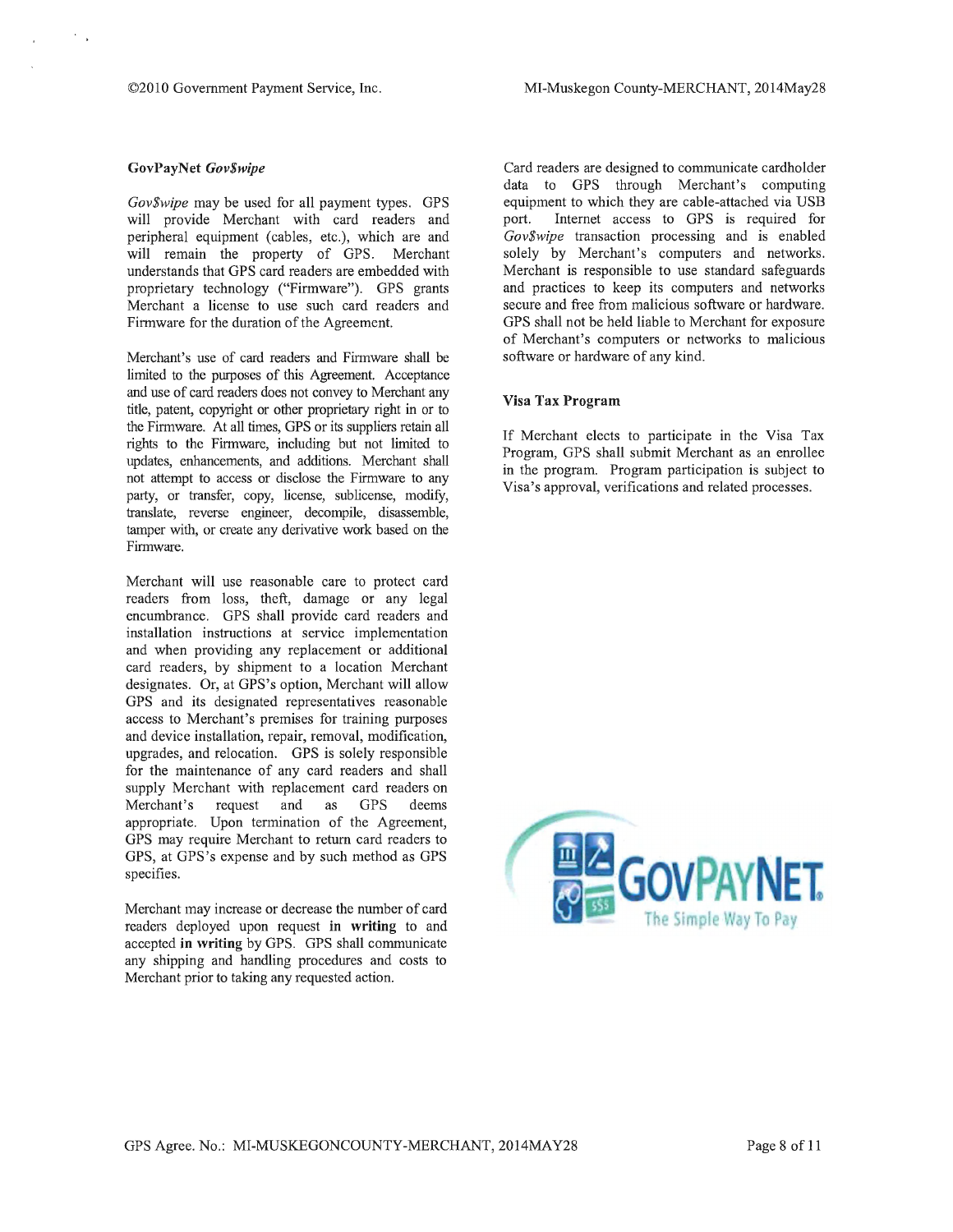$\label{eq:2.1} \frac{1}{\sqrt{2}}\int_{\mathbb{R}^3}\frac{1}{\sqrt{2}}\left(\frac{1}{\sqrt{2}}\right)^2\frac{1}{\sqrt{2}}\left(\frac{1}{\sqrt{2}}\right)^2\frac{1}{\sqrt{2}}\left(\frac{1}{\sqrt{2}}\right)^2.$ 

 $\label{eq:2.1} \frac{1}{2} \sum_{i=1}^n \frac{1}{2} \sum_{j=1}^n \frac{1}{2} \sum_{j=1}^n \frac{1}{2} \sum_{j=1}^n \frac{1}{2} \sum_{j=1}^n \frac{1}{2} \sum_{j=1}^n \frac{1}{2} \sum_{j=1}^n \frac{1}{2} \sum_{j=1}^n \frac{1}{2} \sum_{j=1}^n \frac{1}{2} \sum_{j=1}^n \frac{1}{2} \sum_{j=1}^n \frac{1}{2} \sum_{j=1}^n \frac{1}{2} \sum_{j=1}^n \frac{$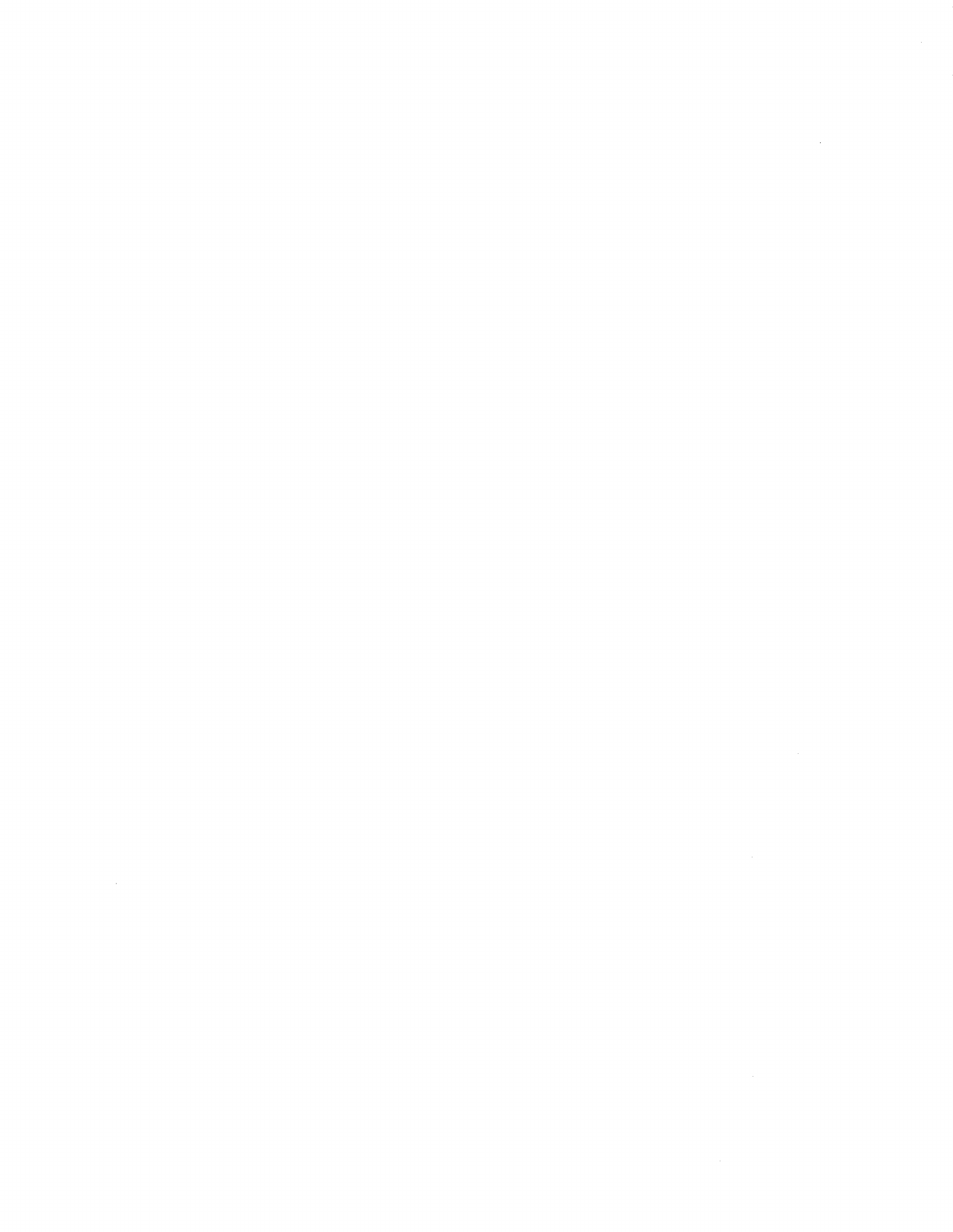©2010 Government Payment Service, Inc. MI-Muskegon County-MERCHANT, 2014May28

# ATTACHMENT **"B"** - SERVICE FEES GPS Agree. No.: MI-MUSKEGONCOUNTY-MERCHANT, 2014MAY28



**All Service Fees Are Non-Refundable** 

Example: Payment made via Web/Internet

| GovPayNet Service Fee (.03 x \$300) = \$ 9.00 |  |  |
|-----------------------------------------------|--|--|
| Total Cardholder Payment  = \$309.00          |  |  |



GPS Agree. No.: MI-MUSKEGONCOUNTY-MERCHANT, 2014MAY28 Page 9 of 11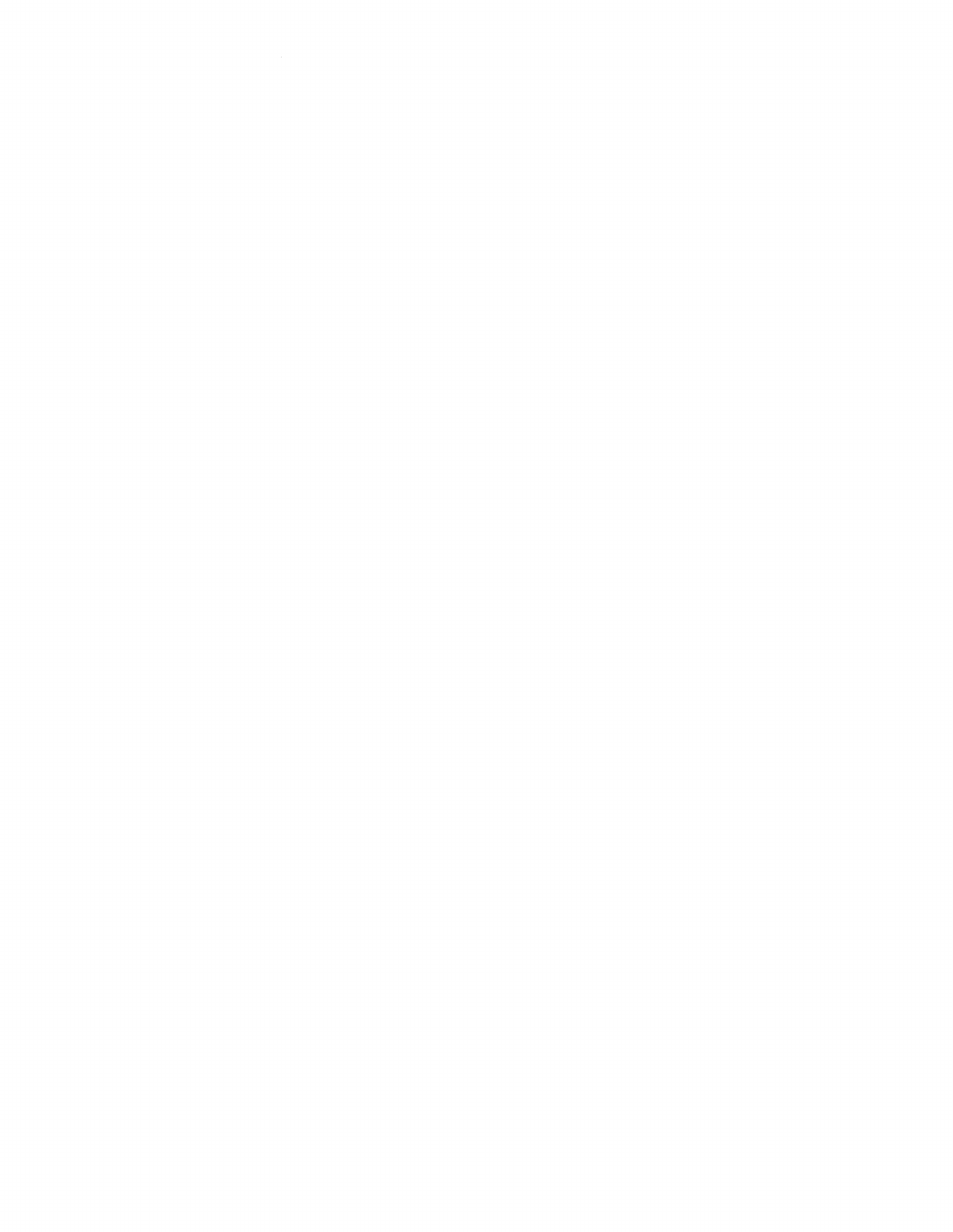# ATTACHMENT "C" - REVENUE SHARE PROGRAM GPS Agree. No.: MI-MUSKEGONCOUNTY-MERCHANT, 2014MA Y28

# GovPayNet Revenue Sharing Program

# **PAID ONLY ON CREDIT CARD TAX PAYMENT TRANSACTIONS PER ATTACHMENT "B" FEE SCHEDULE VISA TAX #2**

**(Debit Card Payments Are Not Included in the Program)** 

The GovPayNet Revenue Sharing Program entitles Participant to receive compensation from the fee GPS charges cardholders for its specialized services as outlined in Attachment "B," Service Fee Schedules for Visa Tax Payments. GPS will send Participant a detailed report by the  $15<sup>th</sup>$  day of the month following the month for which revenue sharing is due along with a check.

The GovPayNet Revenue Sharing Program operates as follows:

## **Example:**

GovPayNet service fee =  $X\%$  (3.0% or 5.0%) of the tax payment transaction total Agency Revenue Share = 15% of GovPayNet service fee

Tax Payment Made via the Internet  $= $1500.00$ GovPayNet Fee (.03 x 1500) = \$45.00 Total Cardholder Payment (1500 + 45) = \$1545.00 Agency Revenue Share  $(.15 \times 45) = $6.75$ 

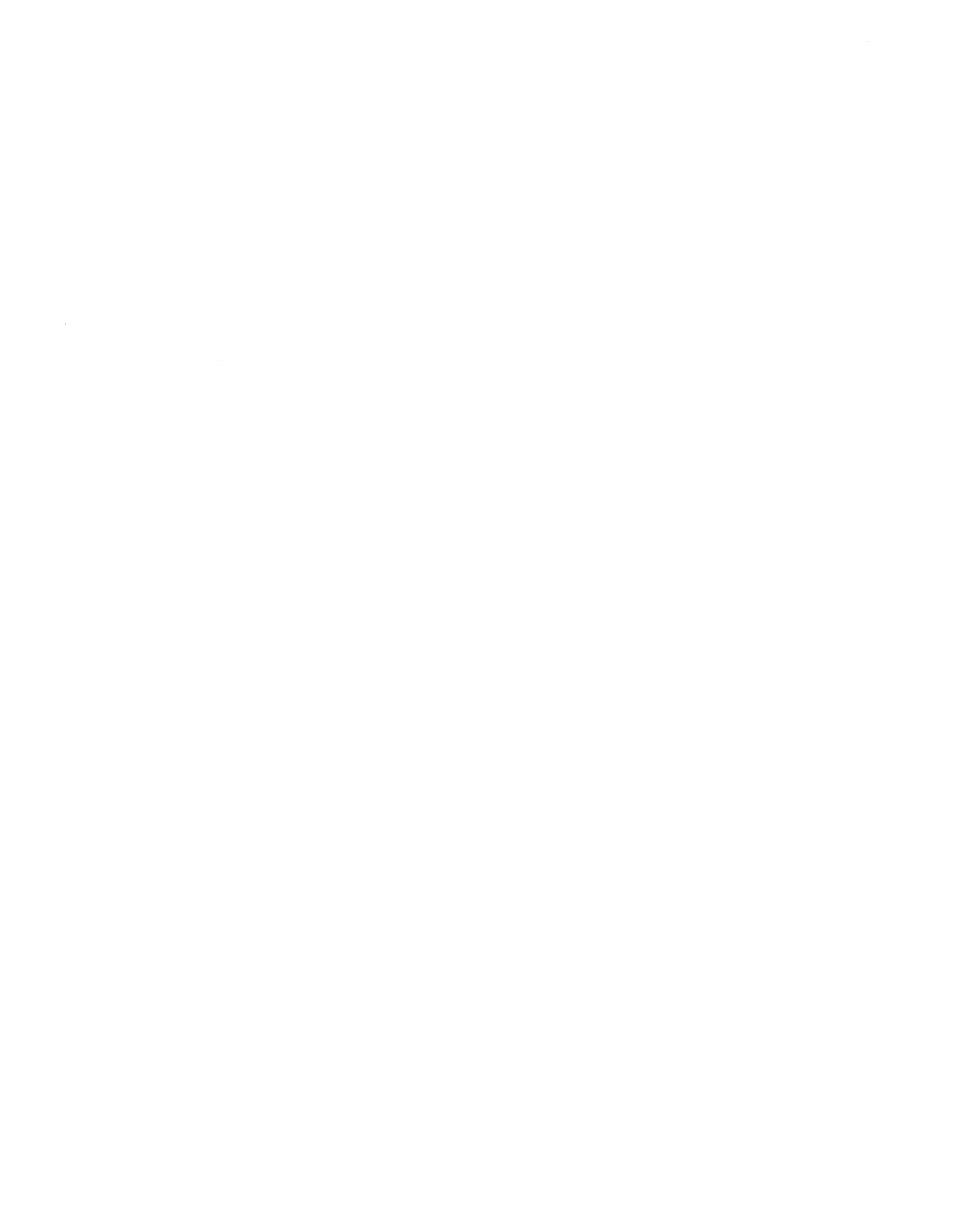### **ATTACHMENT "D"**

#### **GPS Agree. No.: MI-MUSKEGONCOUNTY-MERCHANT, 2014MAY28**

#### **FUNDING SCHEDULE**

In order to receive funds from Litle, Merchant must designate a bank account at a bank that is a member of the Automated Clearing House ("ACH") system and the Federal Reserve wire system. Merchant authorizes Litle to initiate electronic credit and debit entries and adjustments to this bank account in accordance with this funding schedule. Litle will not be liable for any delays in receipt of funds or errors in bank account entries caused by third parties, including but not limited to delays or errors by the PTOs or the bank. The proceeds payable to such bank account shall be equal to the amounts received by Litle in respect of Merchant's transactions less all chargebacks, customer refunds, reserves, fees, fines, and any other applicable charges. Such amounts will be paid into the account promptly following our receipt of the funds. If the proceeds payable to the account do not represent sufficient credits, or the bank account does not have a sufficient balance to pay amounts due from Merchant under this funding schedule, Litle may pursue one or more of the following options; (i) demand and receive immediate payment for such amounts; (ii) debit the bank account for the amount of the negative balance; (iii) withhold settlement payments to the account until all amounts are paid, (iv) delay presentation of refunds until a payment is made to Litle of a sufficient amount to cover the negative balance; and (v) pursue any remedies Litle may have at law or in equity. Unless and until Litle receives written instructions from Merchant to the contrary, all amounts payable by Litle to Merchant will be deposited in the bank account designated and authorized by Merchant as set forth below:

| Name of Bank: | Harris Bank |
|---------------|-------------|
| ABA No.       | 071000288   |
| Account No.   | 274-156-9   |
| Account Name: | GPS         |
| Reference:    | Receipts    |